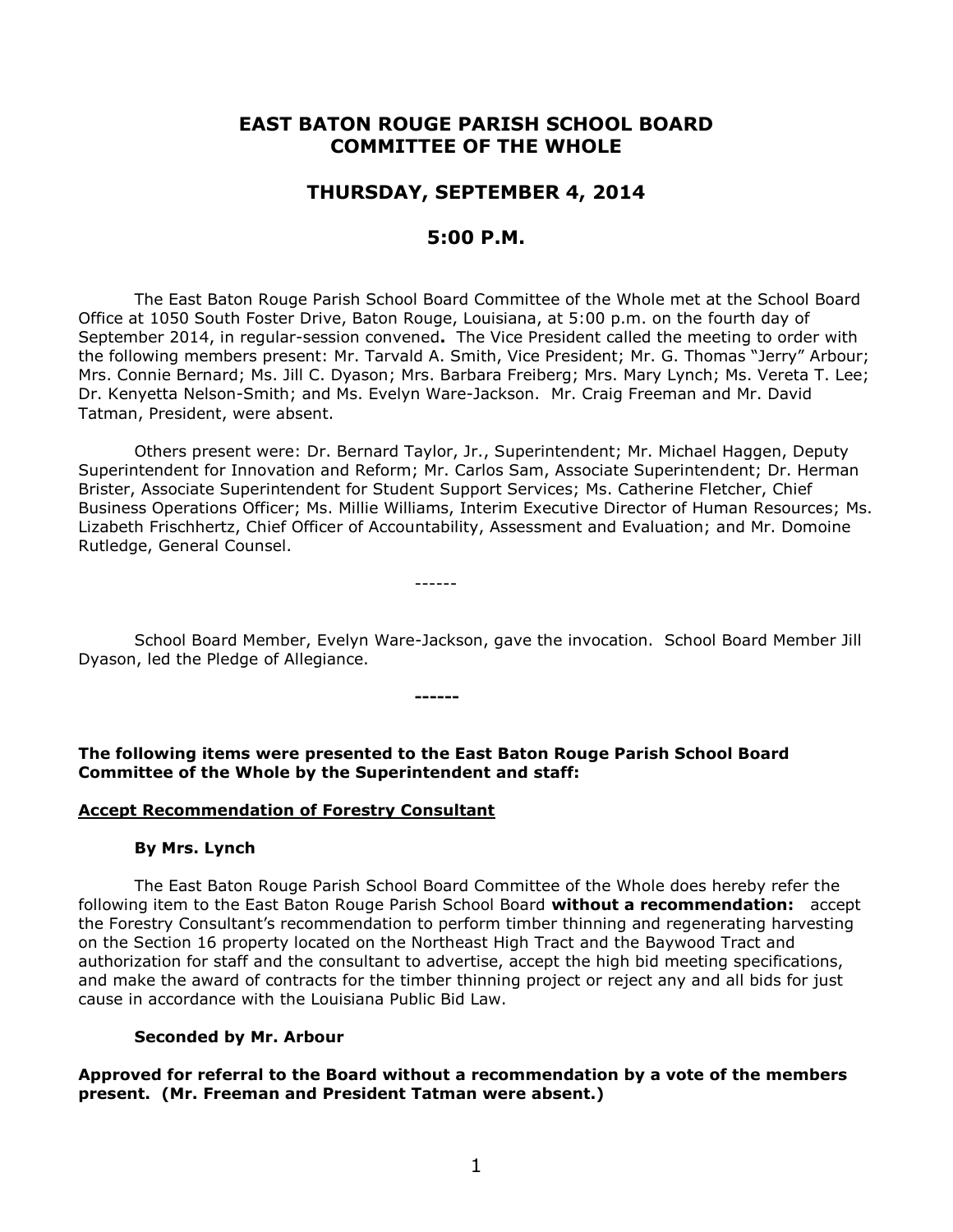### **Professional Services Contract**

#### **By Mrs. Freiberg**

The East Baton Rouge Parish School Board Committee of the Whole does hereby favorably recommend the following item: approval of a professional services contract between the East Baton Rouge Parish School Board and Teach for America in the amount of \$28,000.00 (8 teachers x \$3,500) - Funding Source: General Fund/Human Resources and \$9,600.00 (8 teachers x \$1,200) - Funding Source: Federal Programs.

#### **Seconded by Ms. Dyason**

### **Favorably recommended to the full Board by a vote of the members present. (Mr. Freeman and President Tatman were absent.)**

**------**

**------**

### **Professional Services Contract**

#### **By Mrs. Lynch**

The East Baton Rouge Parish School Board Committee of the Whole does hereby favorably recommend the following item: approval of a professional services contract between the East Baton Rouge Parish School Board and Soliant Health in the amount of \$30,000.00 for audiological services to students in the district. (Funding Source: General Fund).

### **Seconded by Mr. Arbour**

### **Favorably recommended to the full Board by a vote of the members present. (Mr. Freeman and President Tatman were absent.)**

**------**

### **Professional Services Contract**

#### **By Ms. Dyason**

The East Baton Rouge Parish School Board Committee of the Whole does hereby favorably recommend the following item: approval of a professional services contract between the East Baton Rouge Parish School Board and Prestige Home Care in an amount not to exceed \$54,000.00 for nursing services for ESS students.

#### **Seconded by Ms. Lee**

### **Favorably recommended to the full Board by a vote of the members present. (Mr. Freeman and President Tatman were absent.)**

**------**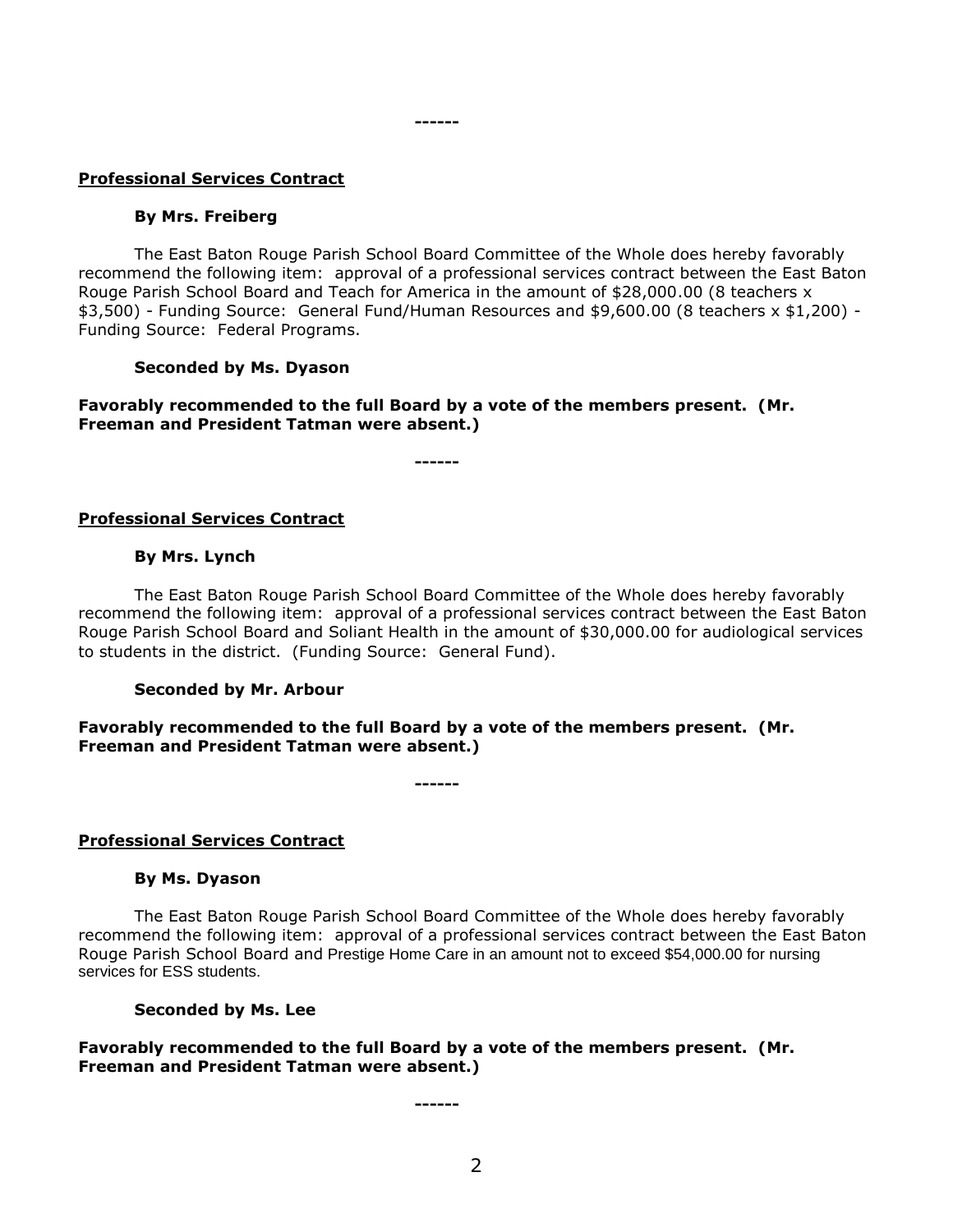# **Renewal of License Agreement**

### **By Mrs. Bernard**

The East Baton Rouge Parish School Board Committee of the Whole does hereby favorably recommend the following item: approval to renew a license agreement between the East Baton Rouge Parish School Board and ESchool Solutions, Inc., in the amount of \$22,172.75 for an Electronic Registration Online (ERO) subscription. (Funding Source: General Fund/Professional Development).

### **Seconded by Mrs. Freiberg**

### **The vote on the motion was as follows:**

| Yeas: $(8)$    | Mr. Arbour, Mrs. Bernard, Ms. Dyason, Mrs. Freiberg, Ms. Lee,<br>Mrs. Lynch, Dr. Nelson-Smith, and Ms. Ware-Jackson |
|----------------|---------------------------------------------------------------------------------------------------------------------|
| Nays: $(0)$    | <b>None</b>                                                                                                         |
| Abstained: (1) | <b>Vice President Smith</b>                                                                                         |
| Absent: (2)    | Mr. Freeman and President Tatman                                                                                    |

**The motion was favorably recommended to the full Board.**

#### **------**

# **Grant**

# **By Mr. Arbour**

The East Baton Rouge Parish School Board Committee of the Whole does hereby favorably recommend the following item: acceptance of the Innovation Through Design Thinking Program grant in the amount of \$27,500.00.

### **Seconded by Dr. Nelson-Smith**

# **Favorably recommended to the full Board by a vote of the members present. (Mr. Freeman and President Tatman were absent.)**

**------**

### **Service Agreement**

### **By Mrs. Freiberg**

The East Baton Rouge Parish School Board Committee of the Whole does hereby favorably recommend the following item: approval of a Services Agreement between the East Baton Rouge Parish School Board and Our Lady of the Lake Hospital, Inc., in an amount not to exceed \$260,000.00 per year for two (2) Blue Buses.